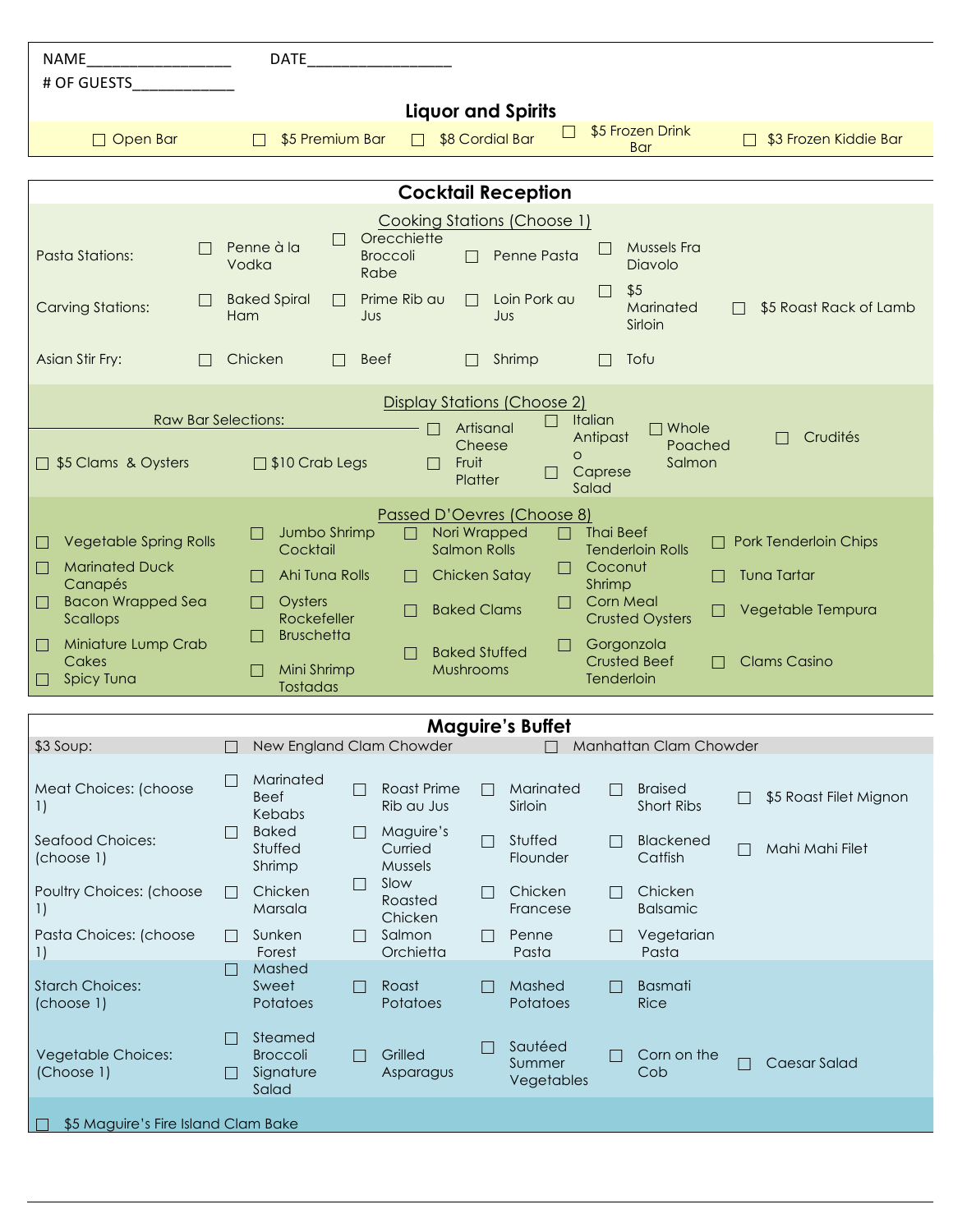| <b>Full Course Banquet Dinner Menu</b>     |        |                                             |  |                                     |                              |                                 |              |                                               |  |                  |
|--------------------------------------------|--------|---------------------------------------------|--|-------------------------------------|------------------------------|---------------------------------|--------------|-----------------------------------------------|--|------------------|
| \$3 Soup<br>Salad (choose 1):              |        | New England Clam Chowder<br>Signature Salad |  |                                     | Soup Du Jour<br>Ceasar Salad |                                 |              |                                               |  |                  |
| Meat Choices: (choose<br>$\Box$            | $\Box$ | Roast Prime<br><b>Rib</b>                   |  | <b>Grilled Skirt</b><br>Steak       |                              | Drunk Pork<br>Chop              | $\mathbf{I}$ | \$5 Filet<br>Mignon                           |  | \$5 Rack of Lamb |
| Seafood Choices:<br>(choose 1)             |        | Seared Ahi<br><b>Tuna Steak</b>             |  | Stuffed<br>Flounder                 |                              | <b>Atlantic</b><br>Salmon Filet |              | $$51\frac{1}{4}$<br>Pound<br>Maine<br>Lobster |  | \$5 Surf & Turf  |
| Poultry Choices: (choose<br>1)             | П      | Roasted<br><b>Half Duck</b>                 |  | Slow Roast<br>Chicken               |                              |                                 |              |                                               |  |                  |
| Pasta Choices: (choose<br>$\left  \right $ | $\Box$ | Sunken<br>Forest                            |  | Salmon<br>Orchietta                 |                              | Penne<br>Pasta                  |              | Vegetarian<br>Option                          |  |                  |
| <b>Starch Choices:</b><br>(choose 1)       | E      | Mashed<br>Sweet<br><b>Potatoes</b>          |  | <b>Roast New</b><br><b>Potatoes</b> | П                            | Mashed<br><b>Potatoes</b>       |              | <b>Basmati</b><br>Rice                        |  |                  |
| <b>Vegetable Choices:</b><br>(Choose 1)    | H      | Steamed<br><b>Broccoli</b>                  |  | Grilled<br>Asparagus                |                              | Sautéed<br>Summer<br>Vegetables |              |                                               |  |                  |
|                                            |        |                                             |  |                                     |                              |                                 |              |                                               |  |                  |

**Dessert** □ \$8 Viennese Table □ Assorted Petit Fours  $\Box$  \$7 Chocolate Fountain

**ADDITIONAL NOTES:**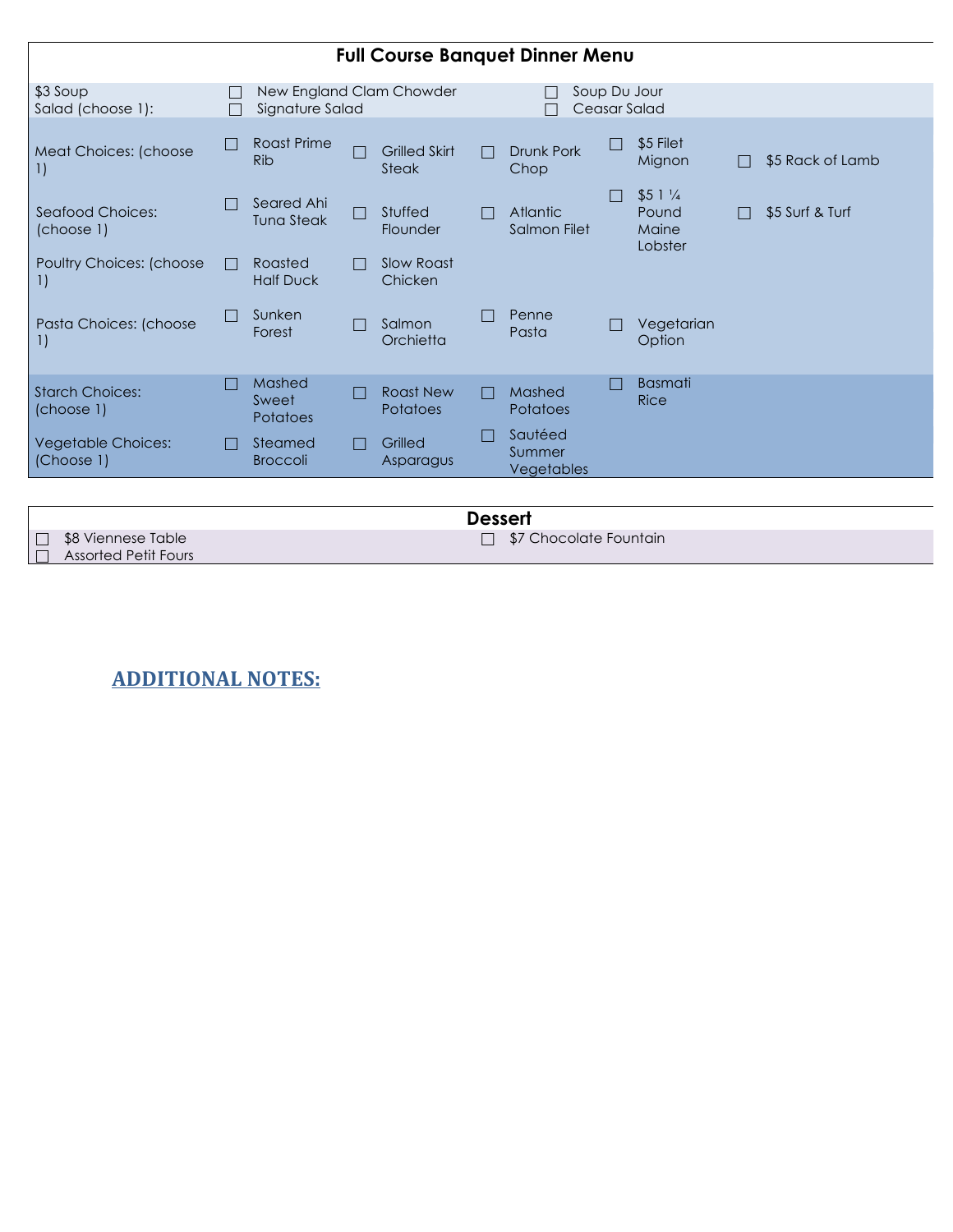## **INSIDE FLOOR CHART**